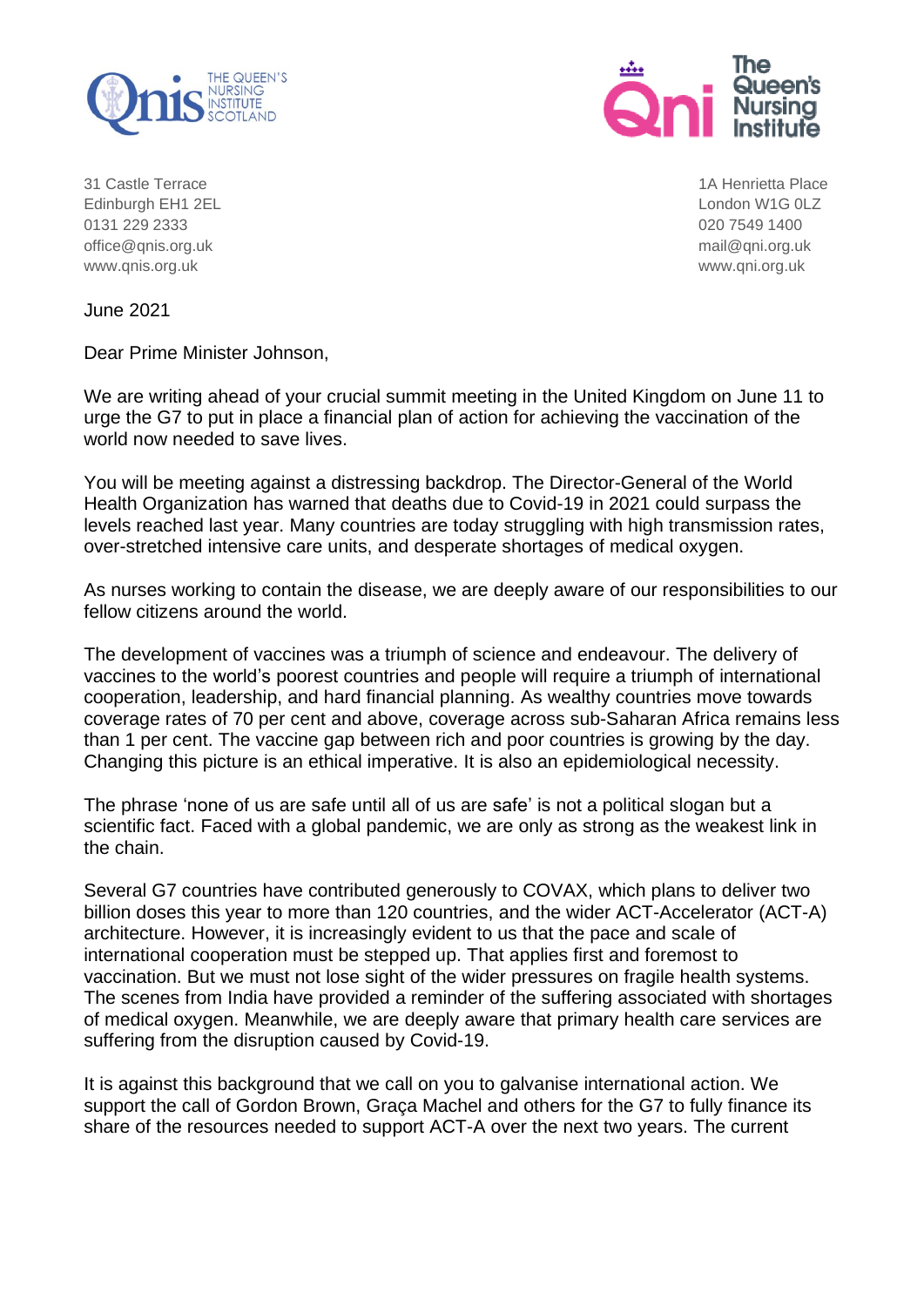



financing gap amounts to around \$66bn (including \$19bn for this year). Closing that gap would provide the resources needed to accelerate progress towards universal adult vaccination.

Countries attending the G7 summit should agree a simple financing formula for allocating contributions. Based on a burden-sharing formula developed by South Africa and Norway, these countries would cover around-two-thirds of overall ACT-A financing, or around \$43bn over two years. The G7 is also well placed to mobilise through agencies like the IMF and World Bank the additional finance needed to support vaccine delivery and essential services through investment in health systems, especially primary health care.

We are, of course, aware that every G7 country is facing its own financial pressures. Yet there is an overwhelming case for you to act. The costs of vaccinating the world will be dwarfed by the economic costs of lost trade and economic output if we fail to act. More importantly, the human costs of failing to finance our global effort are simply unacceptable, including for citizens living in the G7 countries. We urge you to seize that opportunity on behalf of humanity.

## Yours sincerely

Dr Crystal Oldman CBE, Queen's Nurse, Chief Executive, The Queen's Nursing Institute

## OEOBINach

Clare Cable, Chief Executive and Nurse Director, The Queen's Nursing Institute Scotland

Cable

And The Undersigned Queen's Nurses from the UK:

Agnes Fanning, Queen's Nurse, Hertfordshire Alison Bunce, Queen's Nurse, Western Isles Allison de Pentheny O'Kelly, Queen's Nurse, Cornwall Aly Laws, Queen's Nurse, Newcastle Amanda Bickle, Queen's Nurse, Staffordshire Angie Hack, Queen's Nurse, London Anna Louise Attrill, Queen's Nurse, Dorset Anne Burns, Queen's Nurse, Greater Glasgow and Clyde Anne Duncan, Queen's Nurse, Lincolnshire Anne Maclean, Queen's Nurse, Highland Annie-Theresa MacDonald Antonia Brown, Queen's Nurse, Sussex Barbara McFadzean, Queen's Nurse, Ayrshire and Arran Bev Graham, Queen's Nurse, Gloucestershire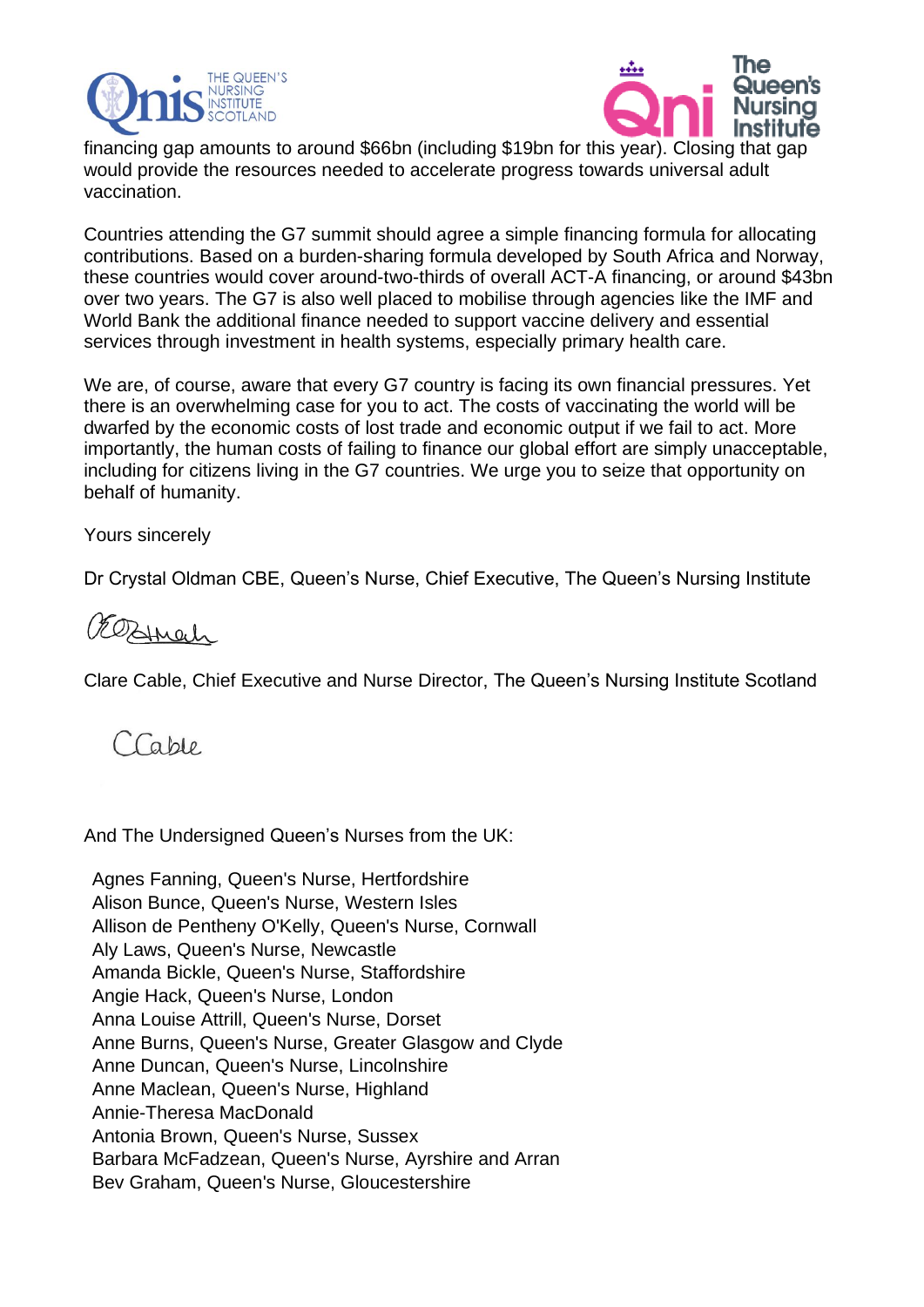



Bob Gardiner, Queen's Nurse, Grampian Brenda Kirk, Queen's Nurse, Greater Glasgow and Clyde Caroline Porter, Queen's Nurse, Greater Glasgow and Clyde Caroline Yeats, Queen's Nurse, London Caroline Yeats, Queen's Nurse, London Cathanna Smith, Queen's Nurse, Highland Christina Fairhead, Queen's Nurse, Yorkshire Christina Guinane, Queen's Nurse, Greater Glasgow and Clyde Claire Adamson, Queen's Nurse, Fife Clare Mechen, Queen's Nurse, Dorset Clare Stiles, Queen's Nurse, Shetland Coleen McLeod, Queen's Nurse, Western Isles Debbie Bridges, Queen's Nurse Debbie Duncan, Queen's Nurse, Northern Ireland Debbie Duncan, Queen's Nurse, Northern Ireland Deborah Lloyd, Queen's Nurse, Walsall Delia Howlett , Queen's Nurse, Borders, Scotland Diane Walker, Queen's Nurse, Lincolnshire Elaine Wilson, Queen's Nurse, Ayrshire and Arran Elizabeth Gillespie, Queen's Nurse, Greater Glasgow and Clyde Elizabeth Keat, Queen's Nurse, Leeds Emma Swarbrick, Queen's Nurse, Sussex Emma Visca, Queen's Nurse, Dumfries and Galloway Esme Elliott, Queen's Nurse, Northumberland Esther Kirby, Queen's Nurse, Liverpool Fiona Mason, Queen's Nurse, Borders, Scotland Gabriela Maxwell, Queen's Nurse, Lanarkshire Gayle Ridge, Queen's Nurse, Ayrshire and Arran Gemma MacDonald, Queen's Nurse, Fife Gill Dennes, Queen's Nurse, Fife Hazel Dent, Queen's Nurse, Dorset Hazel Hamilton, Queen's Nurse, Dumfries and Galloway Helen Ballinger, Queen's Nurse, Gloucestershire Helena Masters, Queen's Nurse, Warwickshire Hilary Alba, Queen's Nurse, Greater Glasgow and Clyde Ian Hall, Queen's Nurse, Orkney Inger McGowan, Queen's Nurse, Lothian James Hill, Queen's Nurse, Ayrshire and Arran Jan Knight, Queen's Nurse, Buckinghamshire Jane Douglas, Queen's Nurse, Borders Jean Piernicki, Queen's Nurse, Hampshire Jeanie Gallagher, Queen's Nurse, Dumfries and Galloway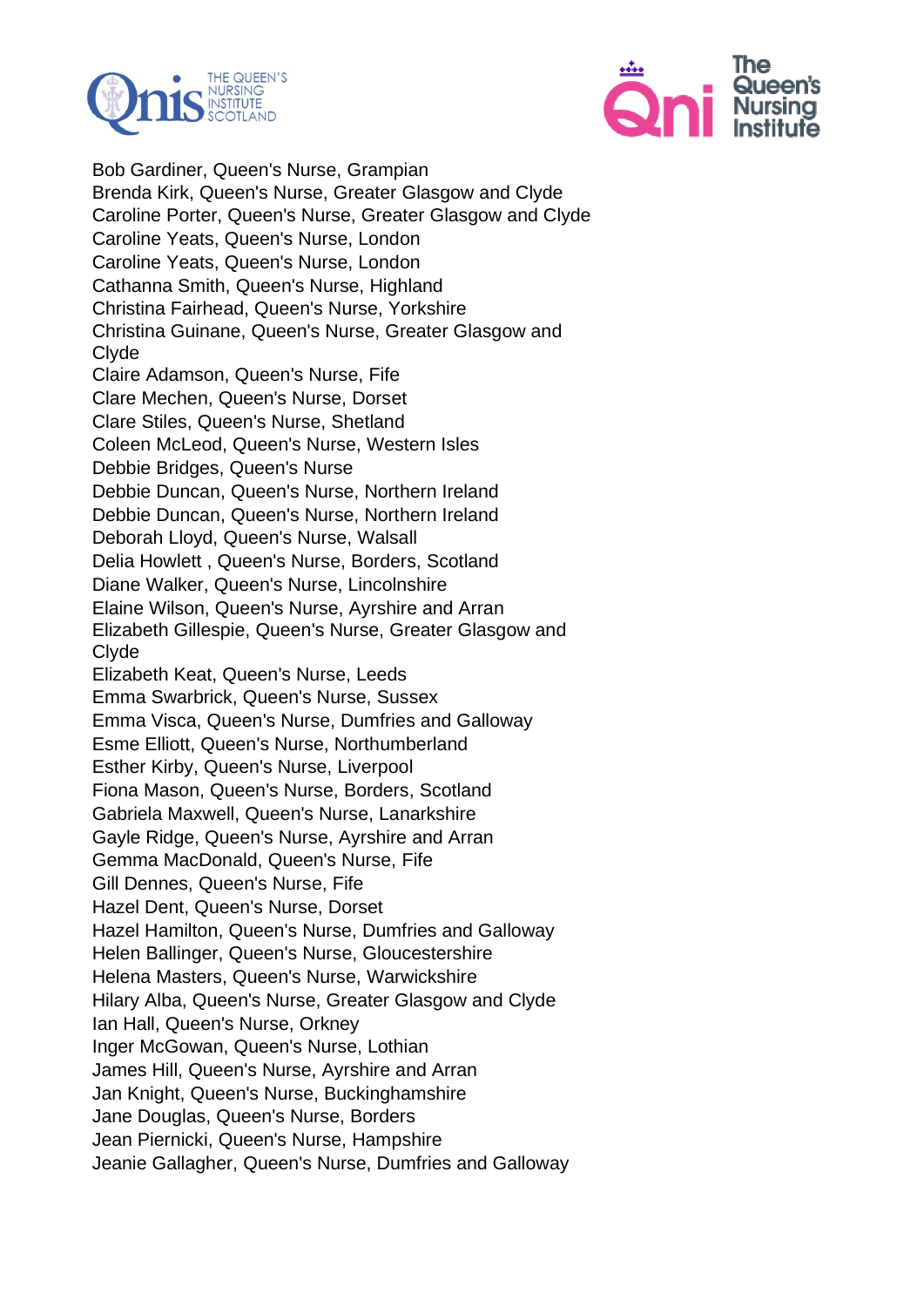



Jenny Charlewood, Queen's Nurse, Bristol Jess Davidson, Queen's Nurse, Lothian Joan Gracie, Queen's Nurse, Forth Valley Joanna Taylor, Queen's Nurse, Highland Joanne Anderson, Queen's Nurse, Ayrshire and Arran Judy Miller, Queen's Nurse, Suffolk Julie Bevan, Queen's Nurse, Lincolnshire Julie Bliss, Queen's Nurse, Bedfordshire Julie Churchill, Queen's Nurse, Lothian Julie Fitzpatrick, Queen's Nurse, Greater Glasgow and Clyde Karen Drummond, Queen's Nurse, Greater Glasgow and Clyde Karen Elton, Queen's Nurse, Durham Karen Olorenshaw, Queen's Nurse, Warwickshire Karen Ritchie, Queen's Nurse, Lothian Karen Shaw, Queen's Nurse, Stoke on Trent Karen Thompson, Queen's Nurse, Cumbria Kate McConville, Queen's Nurse, Greater Glasgow and Clyde Katharine Austin, Queen's Nurse, Gloucestershire Kelly Frame, Queen's Nurse, Lanarkshire Kelvin Frew, Queen's Nurse, Dumfries and Galloway Kendra Schneller, Queen's Nurse, London Keri Hollis, Queen's Nurse, Tayside Kim Lesley Hammerton, Queen's Nurse, North Wales Kirsteen Coady, Queen's Nurse, Grampian Kirsten Kernaghan, Queen's Nurse, Lothian Lesley Frater, Queen's Nurse, Sunderland Lesley Paterson, Queen's Nurse, Tayside Lesley-Ann Wyllie, Queen's Nurse, Greater Glasgow and Clyde Lindsay Griffin, Queen's Nurse, Tayside Lisa Scott, Queen's Nurse, Doncaster Liz Haase, Queen's Nurse, Northampton Liz Scott, Queen's Nurse, Stockport Lorraine Eustice, Queen's Nurse, Berkshire Lorraine Haining, Queen's Nurse, Dumfries and Galloway Louise Hankin, Queen's Nurse, West Sussex Lucy Girdler-Heald, Queen's Nurse, Berkshire Lyn Orr, Queen's Nurse, Hertfordshire Lyndsey Forsyth, Queen's Nurse, Fife Madeline Wilson, Queen's Nurse, Greater Glasgow and Clyde Mags Shakesby, Queen's Nurse, East Yorkshire Margaret-Ann Williamson, Queen's Nurse, Forth Valley Maria O'Neill, Queen's Nurse, Lincolnshire